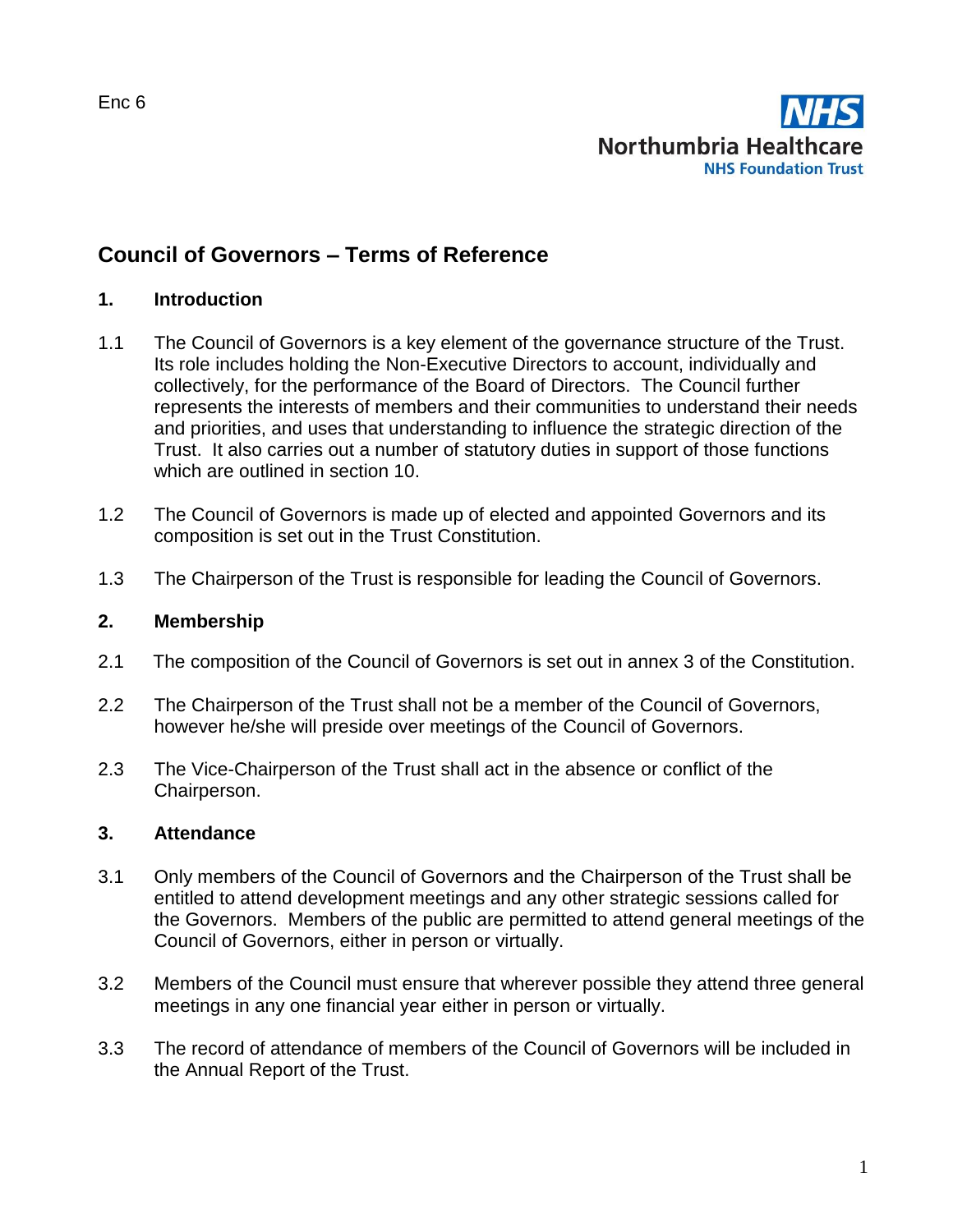- 3.4 Governors can request one or more Trust Directors, or a representative of the Trust auditors to attend a meeting to obtain information about the Trust's performance, or information about how the directors have performed their duties.
- 3.5 Other officers of the Trust and other individuals may be invited to attend meetings or part of a meeting as required by the Council of Governors or as the Chairperson of the Trust sees fit.
- 3.6 In accordance with The NHS Foundation Trust Code of Governance, it is expected that the Council of Governors will invite the Chief Executive to attend all of its general meetings.

## **4. Secretary**

4.1 The Trust secretary or a nominee shall act as secretary to the Council of Governors.

#### **5. Quorum**

- 5.1 No business shall be transacted at meetings of the Council of Governors unless onethird of the whole number of Governors is present. This must include at least onethird of the Governors elected by the public constituency. A duly convened meeting of the Council of Governors at which a quorum is present shall be deemed competent to exercise all or any of the authorities, powers or discretions vested in or exercisable by the Trust.
- 5.2 Individual Governors will attend meetings in person although, with the agreement of the Chairperson of the meeting, Governors may participate by video-conference. In such circumstances they will be deemed to be present and will constitute part of the quorum for the purposes of that meeting.

## **6. Voting**

- 6.1 Members of the Council of Governors will each be entitled to cast a single vote on matters before it.
- 6.2 Governors participating by video-conference will have the ability to exercise their vote remotely.
- 6.3 In the event of an equality of votes, the Chairperson of the Trust or person presiding over the meeting shall have a second or casting vote.
- 6.4 Governors who are absent at the time of a vote may not vote by proxy.

## **7. Meetings of the Council of Governors**

7.1 It is the practice of the Trust to alternate meetings of the Governors between general meetings and development meetings. Development meetings will focus on training and development opportunities on pertinent Trust issues. All formal business of the Council shall be conducted in general meetings.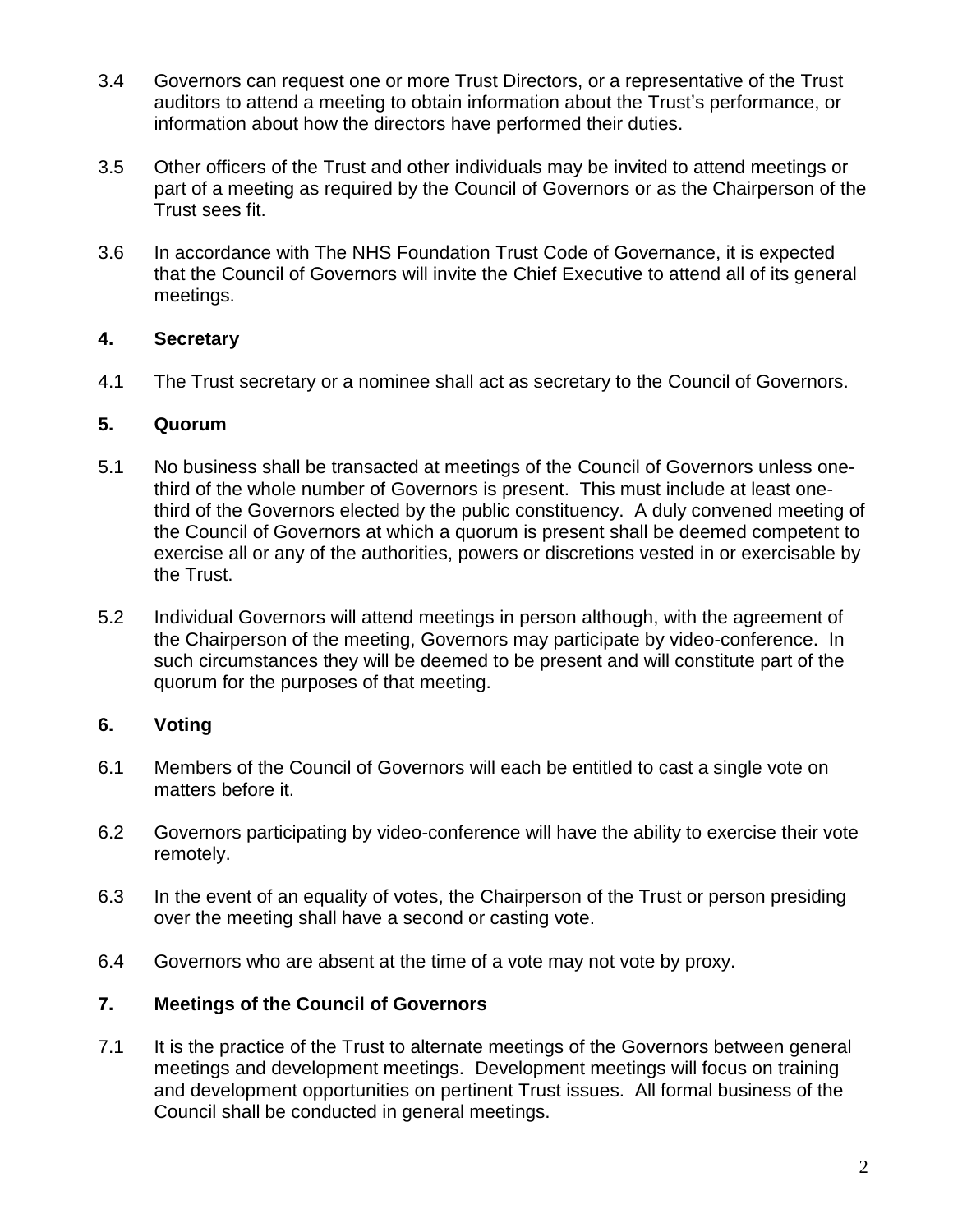- 7.2 General meetings of the Council will be held on at least four occasions each year at a location that it may determine.
- 7.3 One of the general meetings shall be the combined Annual General meeting/Annual Members' meeting.
- 7.4 General meetings of the Council shall be open to members of the public unless they are to be excluded for special reasons, in line with the Trust's Constitution and Standing Orders.

## **8. Notice of meetings**

- 8.1 Meetings of the Council of Governors shall be called by the Trust secretary or the Foundation Team in accordance with the annual schedule of business or as determined by the Chairperson of the Trust.
- 8.2 Unless otherwise agreed, notice of each meeting confirming the venue, time and date together with an agenda of items to be discussed, shall be forwarded to each member of the Council and any other person required to attend, no later than five clear working days before the date of the meeting. Supporting papers shall be sent to members and other attendees as appropriate at the same time.

## **9. Minutes of meetings**

- 9.1 The Trust secretary, a member of the Foundation Team or a nominated deputy, shall minute the proceedings and resolutions of all meetings of the Council, including the names of those present, in attendance, and those for whom apologies have been received in advance of the meeting.
- 9.2 The secretary shall keep a separate record of all points of action arising from the meetings and all issues carried forward.
- 9.3 The secretary shall ascertain, at the beginning of each meeting, the existence of any conflicts of interest and minute them accordingly.

## **10. Duties**

The duties of the Council of Governors are to:

- 10.1 Appoint, re-appoint, or, if appropriate, remove the Chairperson and other Non-Executive Directors of the Trust having taken account of the recommendations of the Nomination, Remuneration and Development Committee.
- 10.2 Agree the remuneration, allowances, and other terms and conditions of office of the Chairperson and other Non-Executive Directors of the Trust having taken account of the recommendations of the Nomination, Remuneration and Development Committee.
- 10.3 Approve the appointment of the Trust's Chief Executive having taken into account the recommendation by the Non-Executive Directors.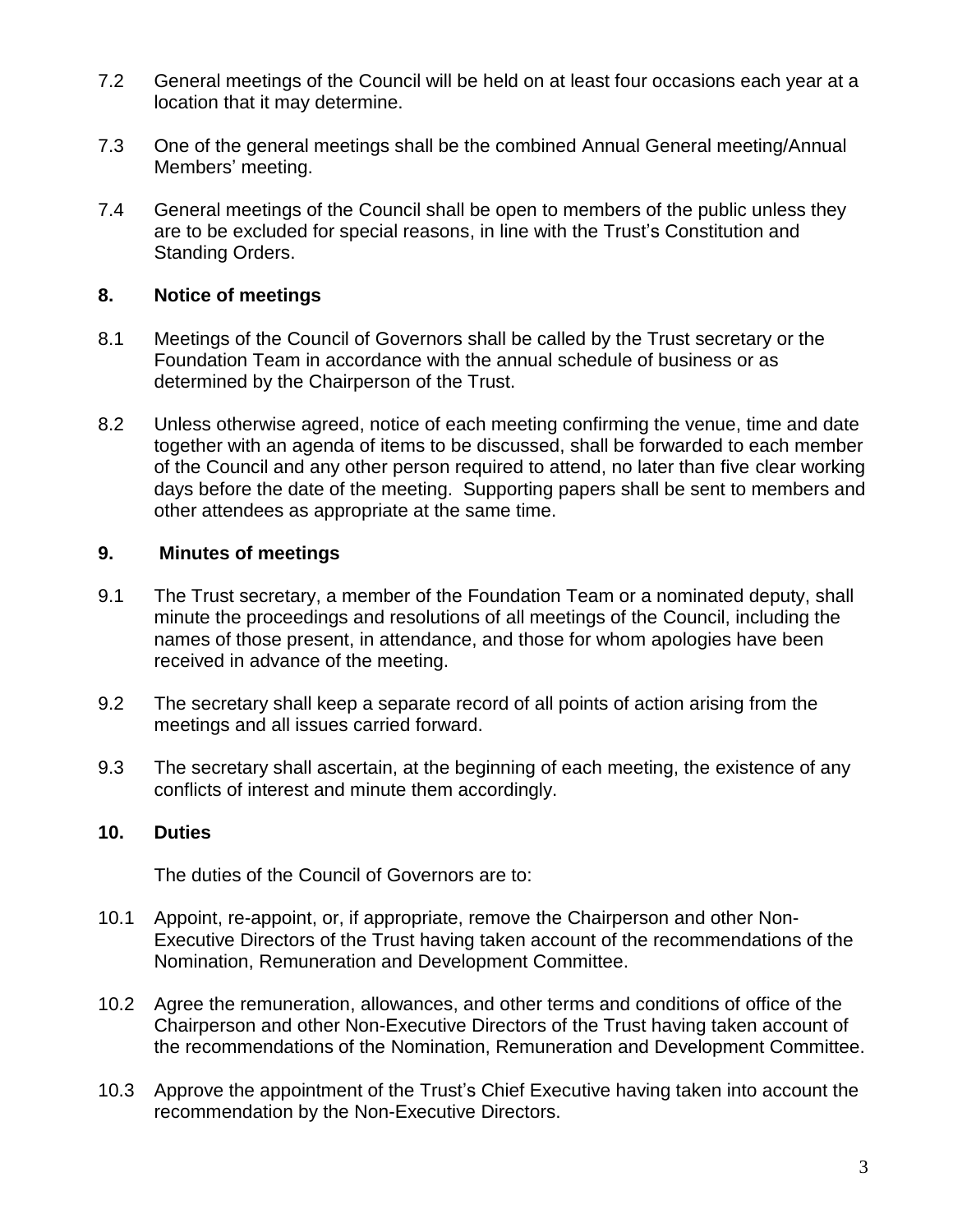10.4 Hold the Non-Executive Directors, individually and collectively, to account for the performance of the Board of Directors. The mechanisms which enable the Governors to do this are:

10.4.1 Attendance by Governors at Public Board meetings.

10.4.2 Attendance by Governors at key Board Committees.

10.4.3 Reports to the Council of Governors from Non-Executive Directors who Chair Board Committees. The reports will include a summary of the work undertaken by the Committee and key actions taken to be assured that the performance of the Trust's robust.

10.4.4 Appointment of external auditors to independently scrutinise the year-end Annual Report and Accounts and Quality Account.

10.4.5 The establishment of a Governors' External Audit Panel to scrutinise the work of the Audit Committee.

10.4.6 The establishment of a Nominations, Remuneration and Development Committee to appoint Non-Executive Directors, review their terms of office and receive the summary of annual appraisals of Non-Executive Directors.

10.4.7 Attendance by Governors at constituency meetings which can be attended by Non-Executive Directors.

10.4.8 Questions on notice during Council of Governors General meetings.

- 10.5 Ensure that adequate information is received by the Council of Governors for it to understand the business of the Trust and hold the Board of Directors to account.
- 10.6 Engage with the Board of Directors in respect of any matter that gives the Council of Governors' cause for concern regarding the Board's performance or risk of breach of the Trust's provider licence.
- 10.7 If the concerns in 10.6 cannot be resolved locally, notify NHS Improvement of the Council of Governors concerns of a risk of breach of the Trust's provider licence.
- 10.8 Agree with the Audit Committee the criteria for appointing, re-appointing or removing the auditor having taken into account the recommendations of the Governors' External Audit Panel.
- 10.9 Approve the appointment, re-appointment, remuneration, and terms of engagement or removal of the auditor having regard to the recommendation of the Audit Committee and Governors' External Audit Panel.
- 10.10 Ensure that the Board of Directors have regard to the views of the Council of Governors in preparing the Trust's forward plan, including the Quality Account.
- 10.11 Receive the Annual report and Accounts and the report of the auditor thereon.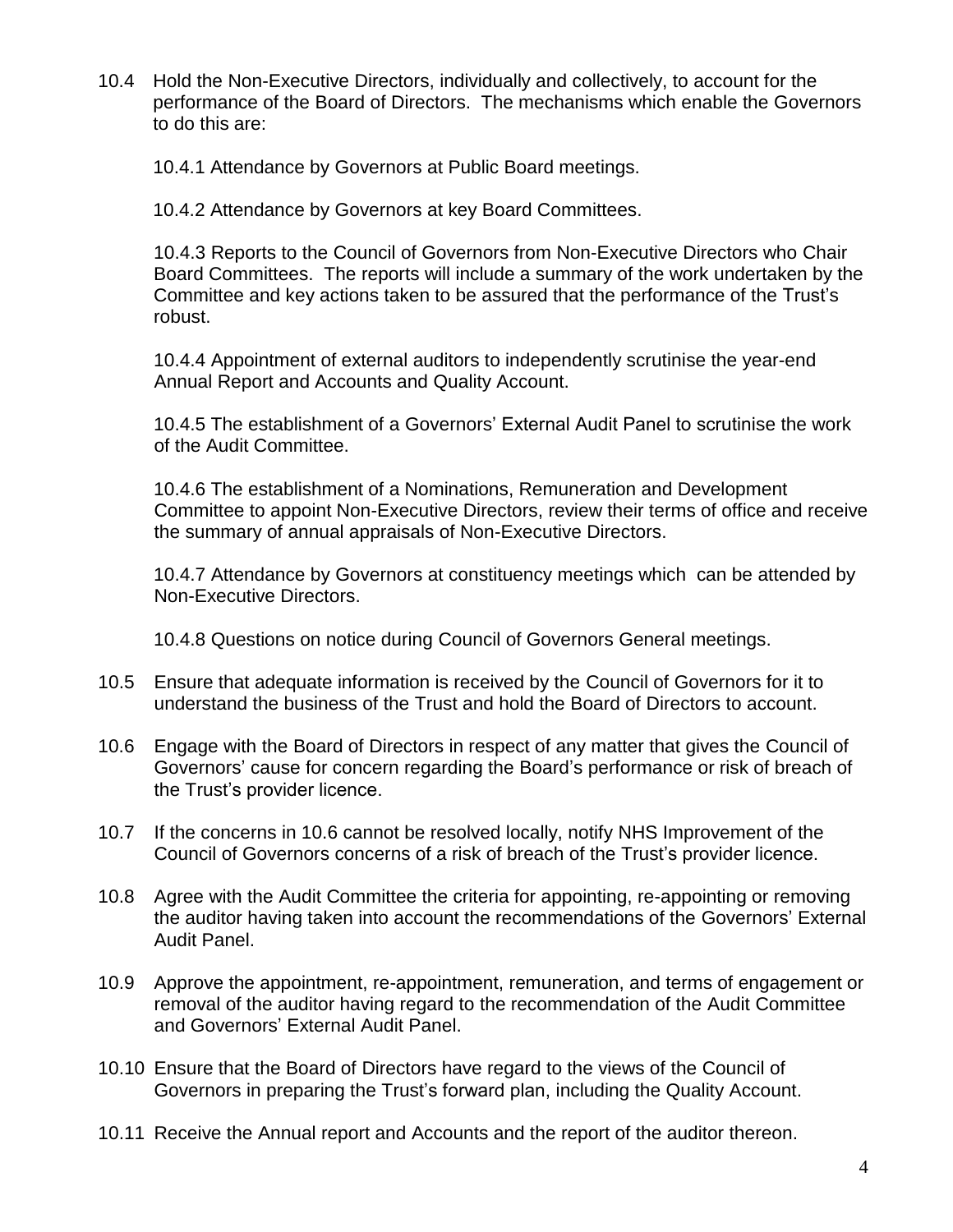- 10.12 Approve significant transactions as defined by the Trust's Constitution. More than half of the members of the Council of Governors must approve any significant transaction.
- 10.13 Approve an application by the Trust to enter into a merger, acquisition, separation or dissolution. More than half of the members of the Council of Governors must approve any application.
- 10.14 As a Council, decide if the Trust's non-NHS work would significantly interfere with its principal purpose, to provide goods and services for the health service in England, or performing its other functions.
- 10.15 Approve amendments to the Trust's Constitution.
- 10.16 Represent the interests of the members. Ensure, via the establishment of a Membership Strategy Committee, that there are two-way channels of engagement established between Governors and members. Governors will seek to obtain the views of the members and public and feedback information to the Board. Enabling the needs of members to be identified and in turn, the Trust's plans can be reported back to members/public by Governors.
- 10.17 Approve a membership/engagement strategy to ensure that the Trust's membership body is representative of the communities served by the Trust and that views of the membership are represented appropriately and taken into account.
- 10.18 Promote membership of the Trust by supporting the recruitment of members in line with the membership/engagement strategy.
- 10.19 To participate in opportunities organised by the Foundation Team to understand the patient experience within the Trust such as PLACE visits.
- 10.20 In accordance with the provisions of the Trust Constitution and the Code of Conduct for members of the Council of Governors, consider a motion from the Chairperson of the Trust for the removal of any governor from the Council of Governors.
- 10.21 Review and, if appropriate, agree changes in the terms of reference and membership for Council of Governors' statutory committees.
- 10.22 Approve the appointment of governor representatives on Board Committees and Trust working groups, as appropriate.
- 10.23 Approve the appointment of the Lead Governor.
- 10.24 To abide by the principles, and sign up to, the Council of Governors Code of Conduct.

#### **11. Council of Governors**

11.1 The Council of Governors may establish and delegate powers to formally constituted Committees.